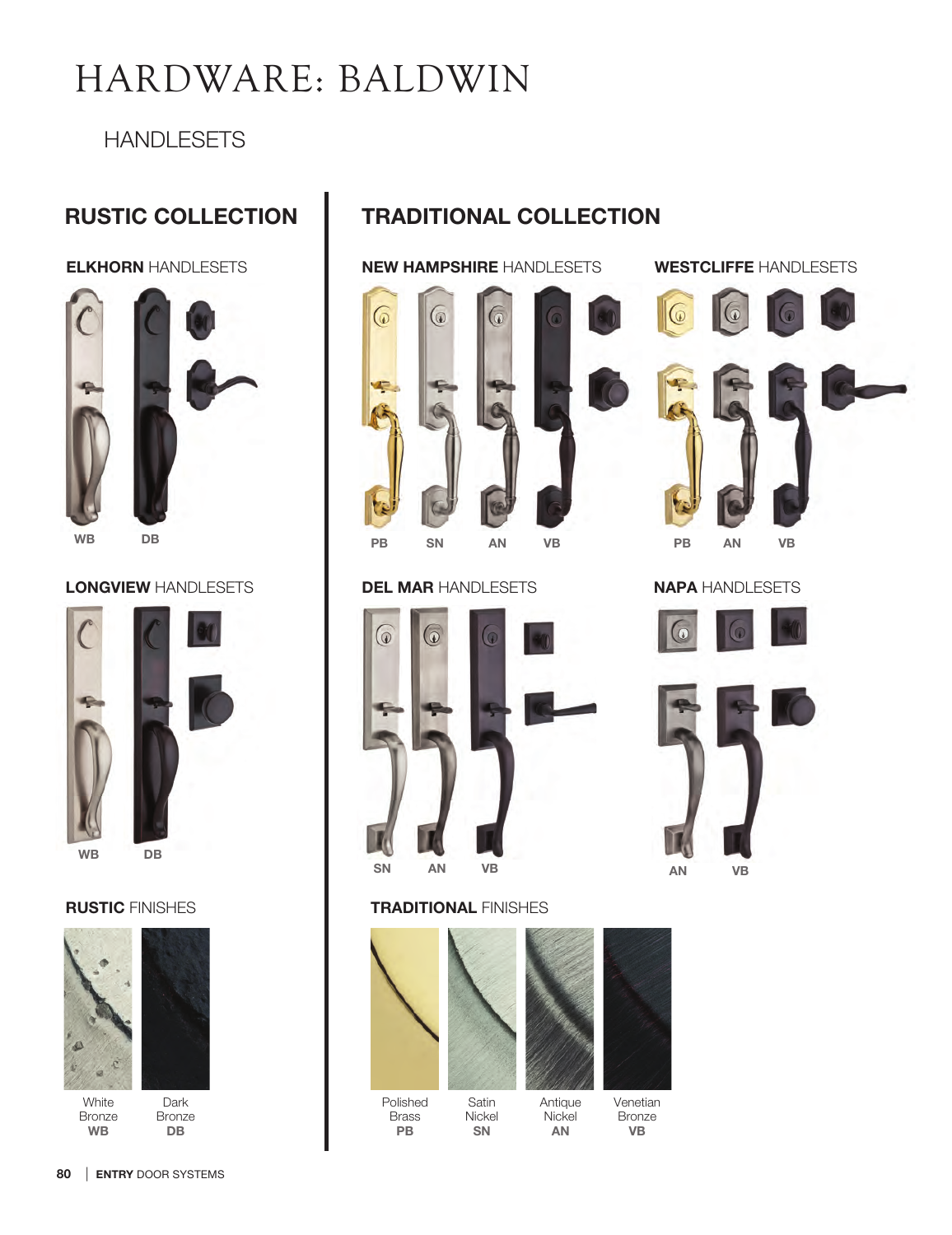# HARDWARE: BALDWIN

LEVERSETS & KNOBSETS

ELKHORN LEVERSETS









#### LONGVIEW KNOBSETS











DB

# RUSTIC COLLECTION **TRADITIONAL COLLECTION**

NEW HAMPSHIRE / WESTCLIFFE LEVERSETS







 $\left| \mathbf{G}(\mathbf{f}) \right|$ 





 $\omega$ 

#### DEL MAR / NAPA LEVERSETS















### NEW HAMPSHIRE / WESTCLIFFE KNOBSETS













#### DEL MAR / NAPA KNOBSETS









AN VB



ENTRY DOOR SYSTEMS | 81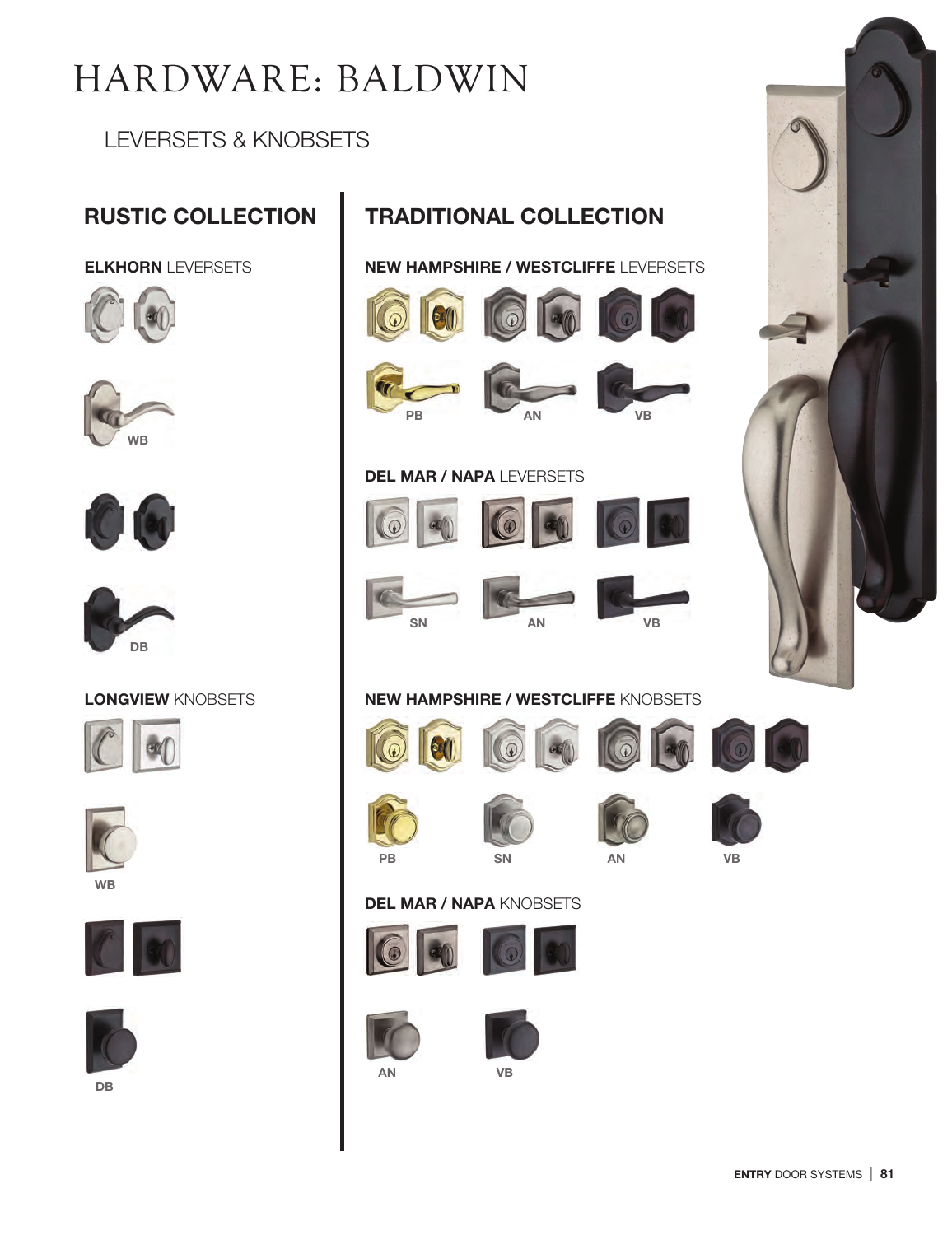# HARDWARE: WESLOCK

# HANDLESETS, LEVERSETS & KNOBSETS



## MANSION HANDLESETS



#### LEXINGTON HANDLESETS



#### IMPRESA KNOBSETS









# WOODWARD HANDLESETS



#### BORDEAU LEVERSETS











### IMPRESA KEYLOCKS





#### WESLOCK FINISHES





AN



Polished Brass PB

Satin Nickel SN Antique Nickel

Flat Black FB